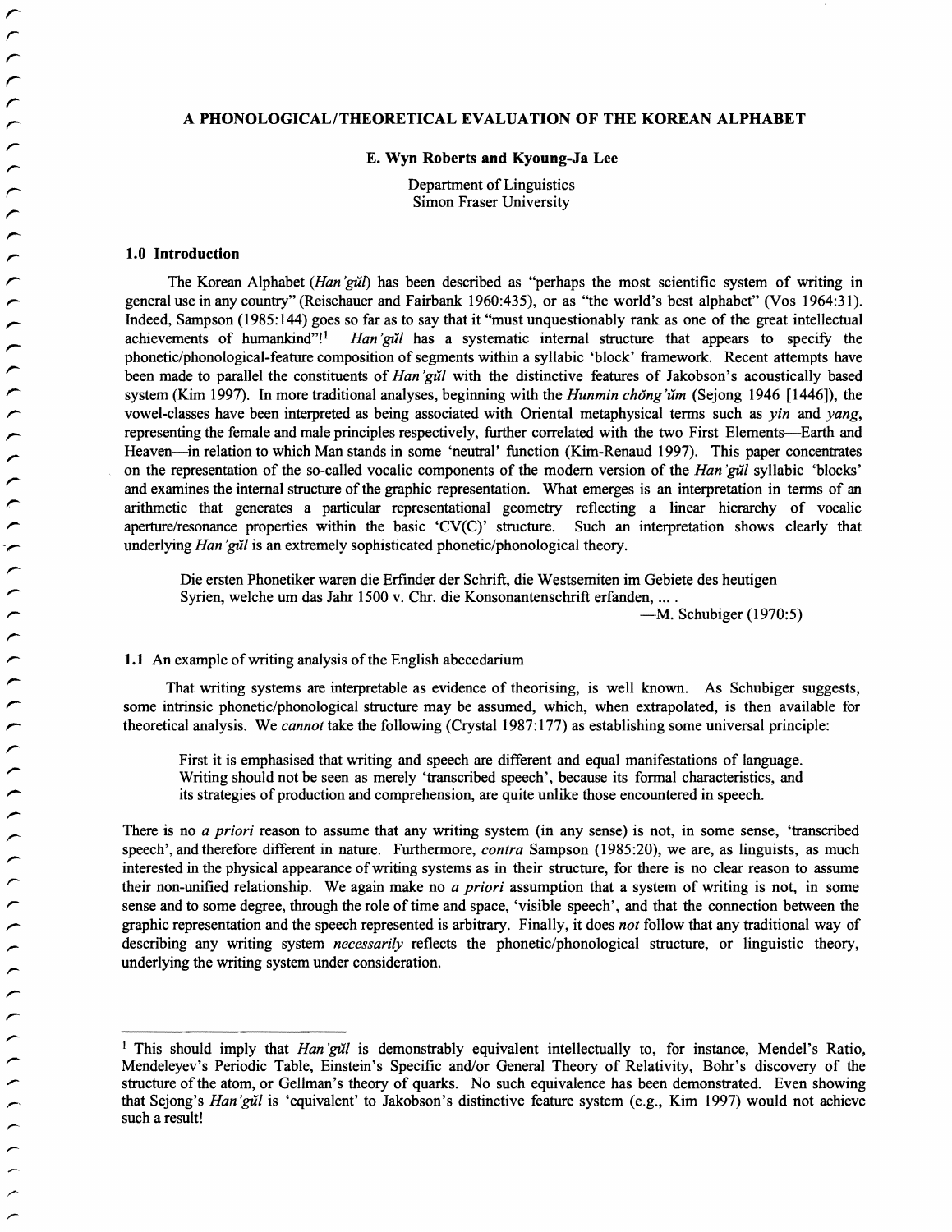It is important to distinguish initially between an alphabet and an abecedarium (ABC). The latter is a *recitation* of the elements (letters or glyphs) of the alphabet (the *system* of writing). In Korean, the abecedarium has the sequence of syllables  $ka - na - ta - ra - ma - pa - sa - a$ . etc. While an examination of this does reveal a pattern of phonetic/phonological classification, this is not the focus of this paper, which concentrates rather on the *graphic* form of the Korean alphabet *(Han'gul)*, and on the phonetic/phonological theoretic and descriptive principles underlying that graphic form. Both alphabets and abecedaria, however, can reflect the sound patterns of a language, but in different ways. At first sight, the ABC of the English alphabet appears to be a completely arbitrary mnemonic device, with no phonetic/phonological significance. However, a simple examination of the linear order of the 26 letters reveals a consonant  $(C)$ -vowel  $(V)$  pattern worthy of further examination, as revealed in Table 1 (Roberts 1964).

| <b>Alphabetic</b><br><b>Symbol</b> | <b>Phonetic Description</b>               | V | C |
|------------------------------------|-------------------------------------------|---|---|
| a                                  | low vowel                                 | 1 |   |
| b                                  | voiced bilabial stop                      |   |   |
| Ċ                                  | voiceless velar stop, alveolar fricative  |   | 3 |
| d                                  | voiced alveolar stop                      |   |   |
| e                                  | front mid (palatal) vowel                 | 1 |   |
| f                                  | voiceless labial fricative                |   |   |
| g                                  | voiced velar stop                         |   | 3 |
| h                                  | voiceless glottal fricative               |   |   |
| i                                  | front high (palatal) vowel                | 1 |   |
| j                                  | voiced palatal affricate                  |   |   |
| k                                  | voiceless velar stop                      |   |   |
| 1                                  | alveolar lateral approximate              |   | 5 |
| m                                  | bilabial nasal                            |   |   |
| n                                  | alveolar nasal                            |   |   |
| o                                  | back mid (velar) vowel                    | 1 |   |
| p                                  | voiceless bilabial stop                   |   |   |
| q                                  | voiceless velar stop                      |   |   |
| r                                  | alveolar rhotic approximate               |   | 5 |
| S                                  | voiceless alveolar fricative              |   |   |
| t                                  | voiceless alveolar stop                   |   |   |
| u                                  | back high (velar) vowel                   | 1 |   |
| v                                  | voiced labiodental fricative              |   |   |
| w                                  | bilabial approximate                      |   |   |
| x                                  | voiceless velar stop + alveolar fricative |   | 5 |
| у                                  | palatal approximate                       |   |   |
| z                                  | voiced alveolar fricative                 |   |   |

-

 $\overline{\phantom{0}}$ 

--<br>-<br>--

-<br>-<br>-

-<br>-<br>-

TABLE 1. English alphabet C-V patterns

From Table 1, it can be seen that the distribution of the vowel letters in the above list is: a, (3 Cs,) e, (3 Cs,) i,  $(5 \text{ Cs})$ ,  $(6 \text{ Cs})$ ,  $(7 \text{ Cs})$ ,  $(8 \text{ Cs})$ , i.e., vowels appear in the series at odd numbered places, 1 (a), 5 (e), 9 (i), 15 (0), 21 (u), separated/followed respectively by 3, 3, 5, 5, and 5 consonants. The order of the vowels progresses sequentially as follows: most open, mid, high front, mid back (lowest), high back. If we classify a as mid-open, e and **i** as *front* mid and close respectively, and **o** and **u** as *back* mid and close respectively, we can deduce various vowel diagrams and internal relations such as the following possibilities in Figure 1 (a-d):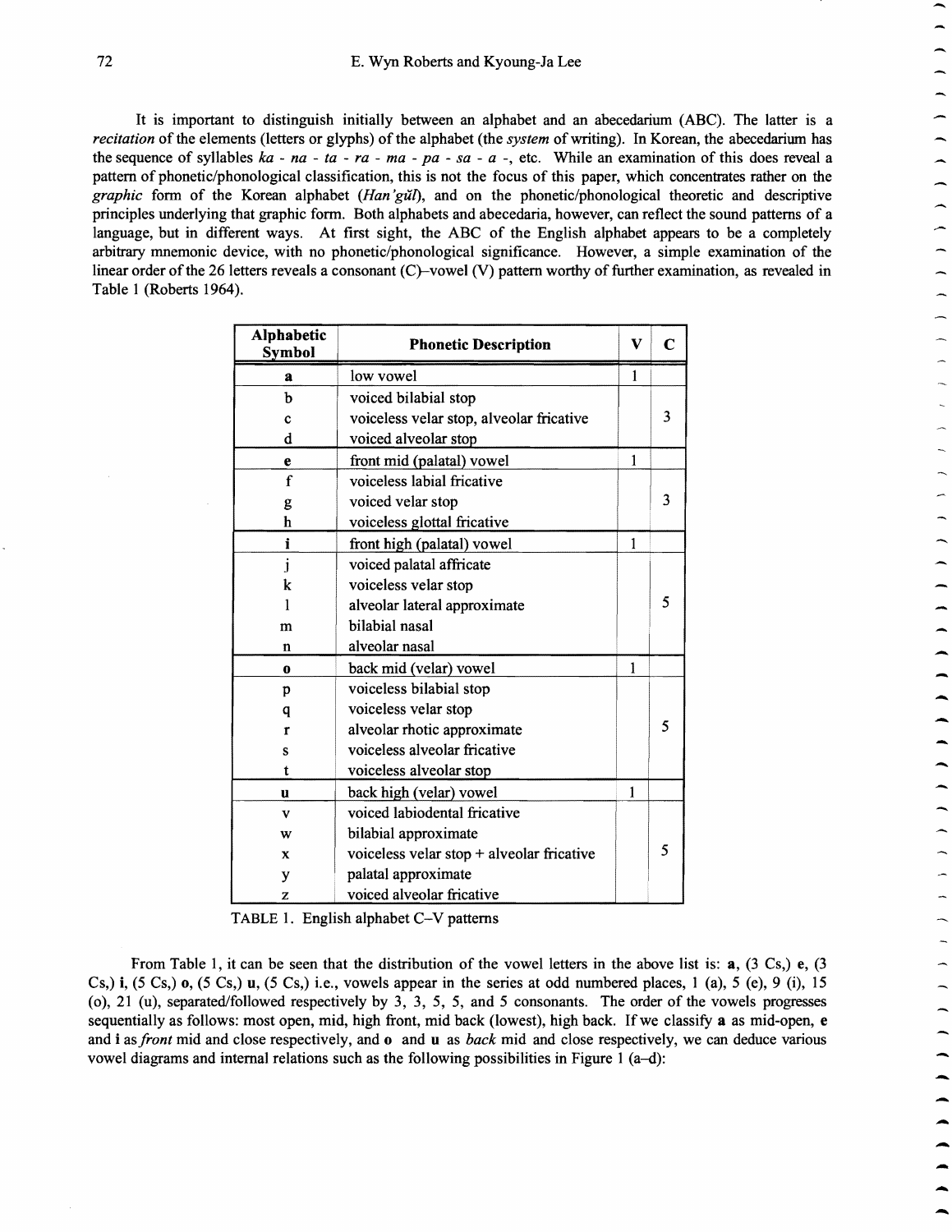

FIGURE 1 (a-d). Placement of vowel letters on four forms of a simple vowel diagram

The English abecedarium can also reflect a vowel parameter or linear scale such as in Figure 2:



FIGURE 2. Placement of vowel letters on a linear scale

As far as the consonants are concerned, there is also plenty of evidence to suggest that place and manner of articulation are reflected in the ABC, generally in the order bilabial, velar, dental. These are listed in Table 2. On the various obvious 'gaps', see Miller (1994).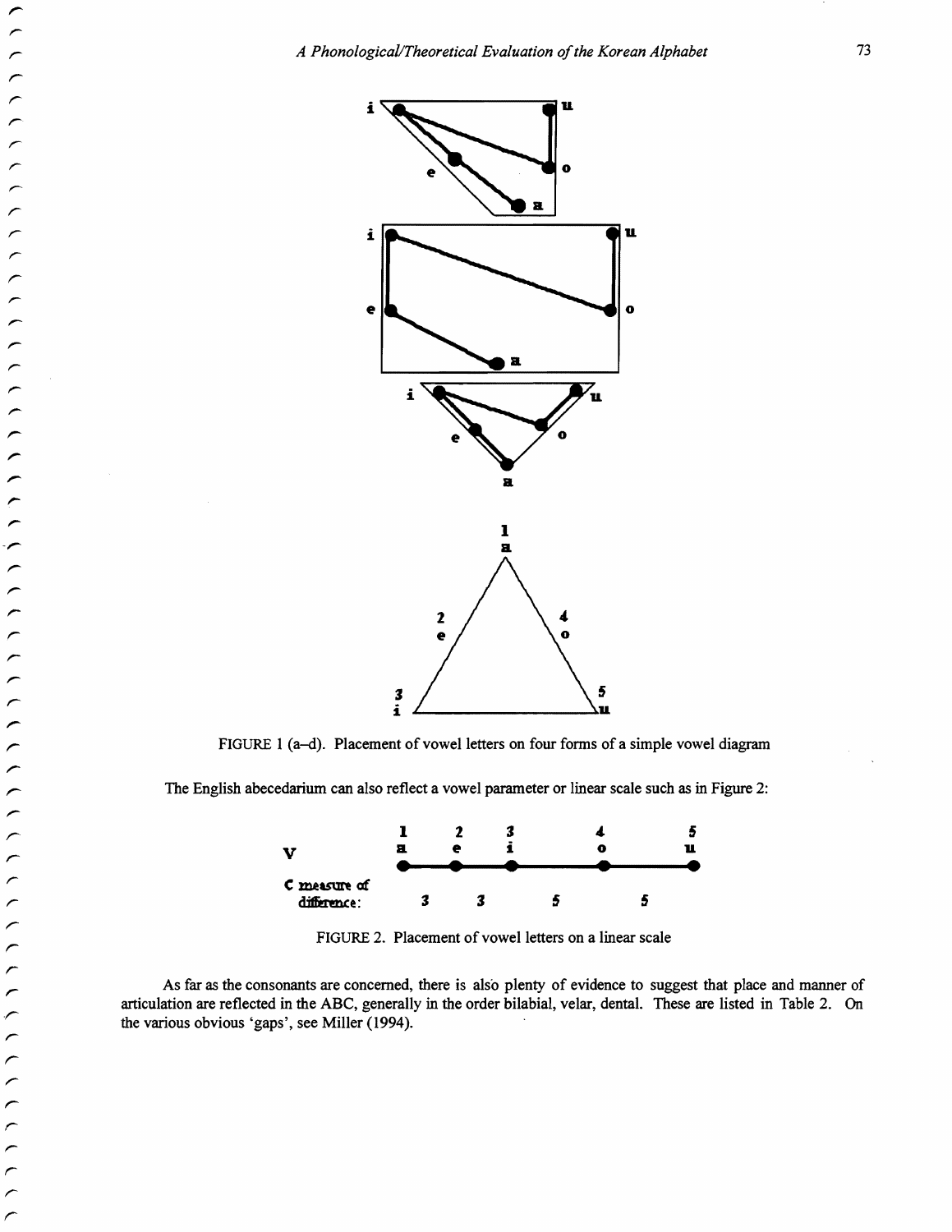| Group |         |         | Ш     |         |                | VI      | VII     |
|-------|---------|---------|-------|---------|----------------|---------|---------|
|       | Labial, | Palatal | Velar | Dental, | <b>Glottal</b> | Labial, | Dental, |
| ı.    |         |         |       |         |                |         |         |
| ii.   |         |         |       |         |                |         |         |
| iii.  |         |         | w     |         |                | m       | n       |
| iv.   |         |         |       |         |                |         | S, 1    |
| v.    | V. W    |         |       |         |                |         | z       |

TABLE 2. Degree of consonantal organisation in English ABC

Since the English-Roman alphabet/abecedarium is not the focus of this paper, let it suffice to refer to the brilliant work of Watt (1987, 1989, 1994), Faber (1992) and Miller (1994) for demonstrations of the phonetic/phonological system and ancient tradition of linguistic theory underlying the semitic, roman, futhark, and other abecedaria.

#### 2.0 The *Han 'gill*

For the rest of this paper, we focus on the Korean alphabet, and in particular on the so-called vocalic sections of the syllabic 'blocks'. History records that the *Han 'gill* was invented by King Sejong (1397-1450) in 1443. Its fonn and principles were written up with the help of scholars of the Chiphyojon (Academy of Worthies), and was promulgated in 1446 in a two-part text called the *Hunmin chong 'um ('The correct sounds for the instruction of the people).* The principles of pronunciation were explained in the *Hunmin chong 'um haerye ('Explanation and examples of the correct sounds for the instruction of the people'*) and those used in the design of the letters of the *Han'gull* in the *Hunmin chong'um chejahae* ('Explanation of the designing of the letters'). We have already mentioned accolades accorded the *Han 'gill* as a most unique linguistic script. Certainly the *Hunmin chong 'um* does not, however, call for such exalted opinions. (See also editions of Kang [1974] and Yi [1975].) This treatise on the *Han 'gUI* is probably best compared to the so-called *Cours de linguistique generale* of Ferdinand de Saussure. This book was compiled by students (particularly Charles Bally and Albert Sechehaye) from notes taken by other students at Saussure's lectures. A comparison of the *Cours* with Saussure's own *Memoire* shows such a huge difference in brilliance and clarity of exposition between the fonner and the latter that it would be very easy to conclude that Saussure had nothing at all to do with the *Cours!* It is perfectly possible that this same academic trick was played on Sejong ("inventor of the *Han'gul"*") by the state officials and advisors, who, much influenced by Chinese tradition and philosophy, probably wrote the *Hunmin chong'um* themselves.

Typologically, *Han'gul* (in its modern form and use) is an alphabet of twenty-four basic and sixteen compound letters representing nineteen consonants and twenty-one vocalic elements. The system looks somewhat complex because, instead of the letters organised serially (linearly), they are grouped into syllables of the fonn CV(C), shaped like blocks. There is absolutely no doubt that the *Han 'gill* has a systematic internal structure, one which not only provides principled bases of sound representation but also reflects a highly revealing and sophisticated degree of linguistic theoropoesis. The physical shapes of the elements or letter components in the C part of the block clearly reflect in various ways the articulation of speech elements, Le., they are phonopictograms, partially stylised face-diagrams of articulations. The V parts of the block, on the other hand, consist solely of horizontal and vertical lines, together with, according to traditional analyses, a dot (or little circle). In modern *Han 'gul,* a short vertical or horizontal line substitutes for this dot. It is on these vocalic parts of the block that we will concentrate the rest of this paper. We are interested in understanding the phonetic/phonological, descriptive and theoretic functions of the forms  $\Box$ ,  $\Box$ , and  $\bullet$  as graphic elements.

While we are aware that sound-change can cause various degrees of 'mismatch' between sound patterns and their graphic representation, we operate on the assumption that general regularity of sound change will maintain the relative relation between sound and graphic to a sufficient degree for the principles of the relationship to be extrapolated at any time. The theoretical principles involved are the absolutes of unificationism and universalism. Thus the general, naive preoccupation of linguists with redundancy (which we equate with the adoption of relativism) is avoided. We therefore make no appeal to the sound changes that have taken place in Korean since the middle of the 15th century, and operate with the *Han 'gill* as a representation of modem Korean.

....

-

-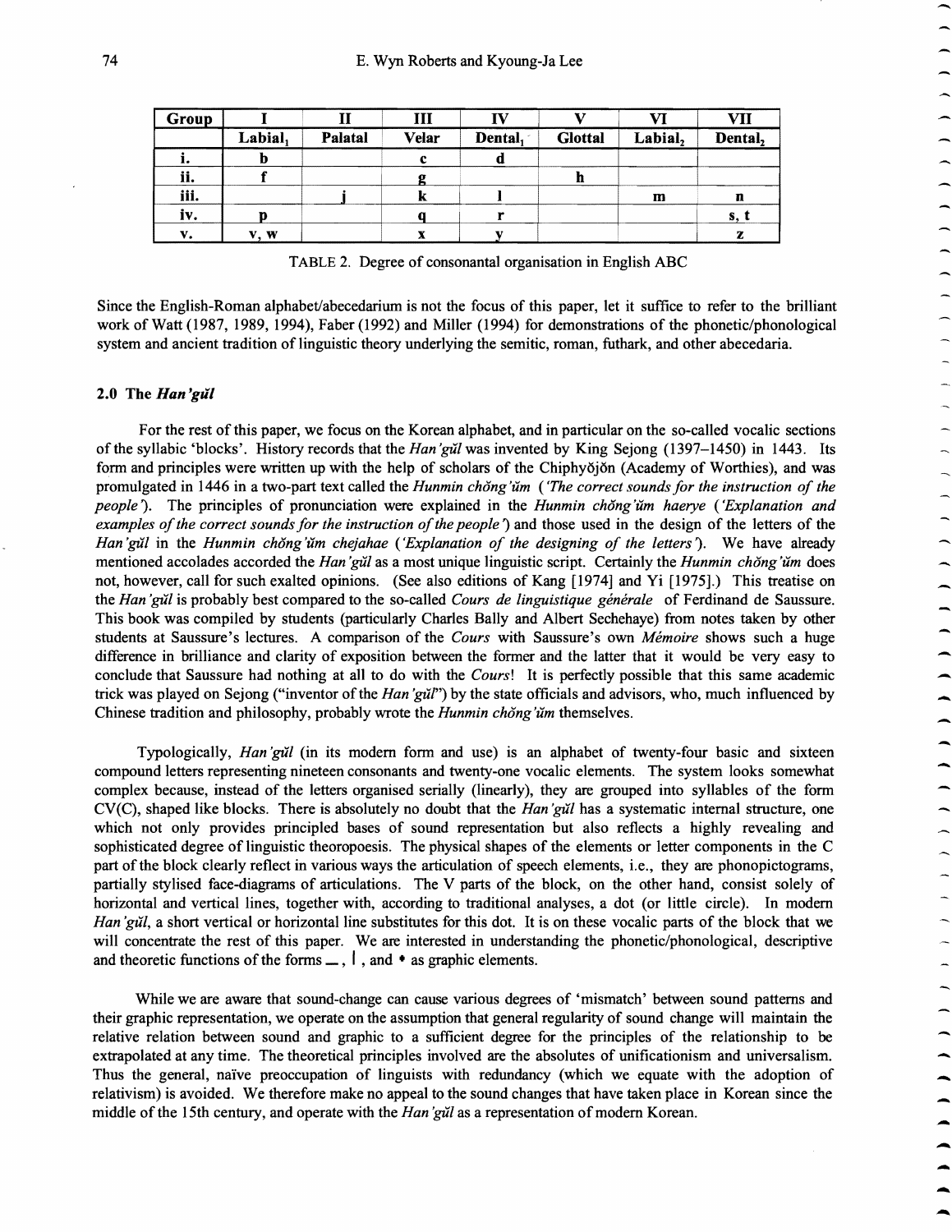#### 3.0 The *Han 'gill* vowel representation

r *r* 

*r r*  r r *r* 

r r r r

r

*r* 

*r* 

*r* 

╭

 $\overline{a}$ 

Traditionally, the *Han'gull* system consists of three basic vowel graphic components, as in Table 3 (Kim-Renaud 1997:172-3, Kim 1997:147).

| <b>Basic letters</b> |  | <b>Explanation of Shape</b> |  |
|----------------------|--|-----------------------------|--|
|                      |  | Man; standing               |  |
|                      |  | Earth; level                |  |
|                      |  | Heaven; round               |  |
|                      |  |                             |  |

TABLE 3. Basic three letters of the *Hunmin chong'um* 

These schematic signs were combined to produce a variety of symbols, as shown in Table 4. Each of these is made up of a horizontal or vertical line to which is added in four cases a distinguishing mark--originally a dot close to the line. The *Han'gŭl* system provides seven basic vowel graphs.

Consider the following statements from the *Hunmin chong'um haerye,* as listed in Table 4:

|   |           | $\langle \Lambda \rangle$ | depicts the (round) heaven: the tongue is retracted, and its voice is deep.                    |
|---|-----------|---------------------------|------------------------------------------------------------------------------------------------|
| ╭ |           |                           |                                                                                                |
|   |           | $\langle i \rangle$       | depicts the (flat) earth: the tongue is slightly retracted, and its voice is                   |
| ╭ |           |                           | neither deep nor shallow.                                                                      |
| ╭ |           | $\langle i \rangle$       | depicts a (standing) man: the tongue is not retracted, and its voice is shallow.               |
| ∼ |           |                           | $\langle$ o > is the same as $\bullet$ , but the mouth is contracted/rounded.                  |
| ∼ | IФ        |                           | $\langle a \rangle$ is the same as $\bullet$ , but the mouth is stretched/spread.              |
| ∼ | $\bullet$ | $<$ u $>$                 | is the same as $\equiv$ , but the mouth is contracted/rounded.                                 |
|   | $\bullet$ |                           | $\langle \circ \circ \circ \rangle$ is the same as $\sim$ , but the mouth is stretched/spread. |
|   |           |                           |                                                                                                |

TABLE 4. Description of seven basic vowels *(Humin chong'um haerye)* 

On the basis of this, Kim (1997) classifies *Han 'gill* vowels as using five phonetic distinctive features: [back],  $[front]$ ,  $[grave]$ ,  $[acute]$ , and  $[round]$ .

The vowel system of Modern Korean can be described in terms of eight segments.



FIGURE 3. Eight *Han'gŭl* vowels currently in use- $\circledS$ : Singlets  $\circledD$ : Doublets  $\circled{T}$ : Triplets

## 4.0 The analysis of *Han 'gill* vowels

4.1 The structure of the Korean syllable.

The syllabic block consists of three syllabic parts ordered in four places, reflecting a recursion of the basic phonological elements, or particles. We see this clearly in Figure 4.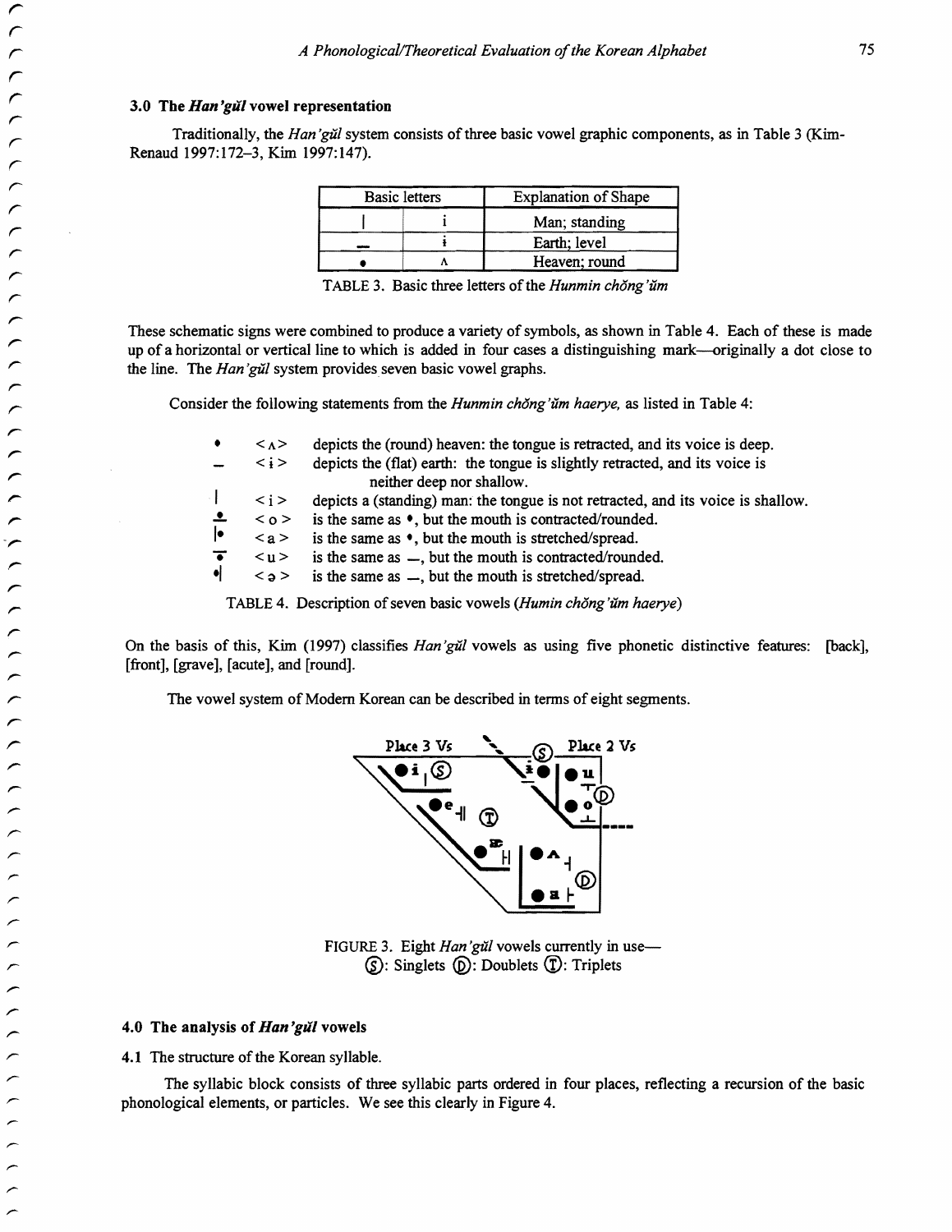

FIGURE 4. Han'gŭl syllable structure as an ordered series of places

We interpret the vowel representation as essentially based on a simple binary opposition within the vocalic parts of the Han'gull syllabic block.

| <i>Han gil</i> l synabic block. |                  |
|---------------------------------|------------------|
| <b>GRAPHIC:</b>                 | $\sim$ 100 $\pm$ |
| PHONOLOGICAL VALUE:             |                  |

TABLE 5. Identification of the primary binary opposition

4.2 The close front and back vowels

These are general phonetic/phonological properties which, when they occur as singlets, have the following two possible features:

- (1) I is positioned to the right of Place 1 in the structure of the Han'gull character, i.e. occupying Place 3. By itself, it is phonetically equivalent to [i]-front, high, high/close, and 'shallow'.
- (2)  $\qquad \qquad \qquad \qquad$  is positioned under Place 1 in the structure of the *Han'gil* character, i.e. occupying Place 2. By itself, it is phonetically equivalent to [i]—back, low, high/close, and 'deep'.

Note that the property *front* is equivalent to 'high and close'—the more front the sound, the relatively higher and closer in the vocal tract it is. It also correlates with rounding/lip protrusion, since this is also a fronting gesture. The property *back*, on the other hand, is equivalent to 'low and open'—the more back the sound, the lower and more relatively open in the vocal tract it is. This should be clear from the fact that the articulatory vocal tract is not and does not behave like an orthogonal structure, but rather like a hinge—the jamb being the maxilla, and the swivel the mandible, as in Figure 5.



FIGURE 5. The articulatory tract as a non-orthogonal structure

 $\begin{array}{c} \n\bullet \end{array}$   $\begin{array}{c} \bullet \end{array}$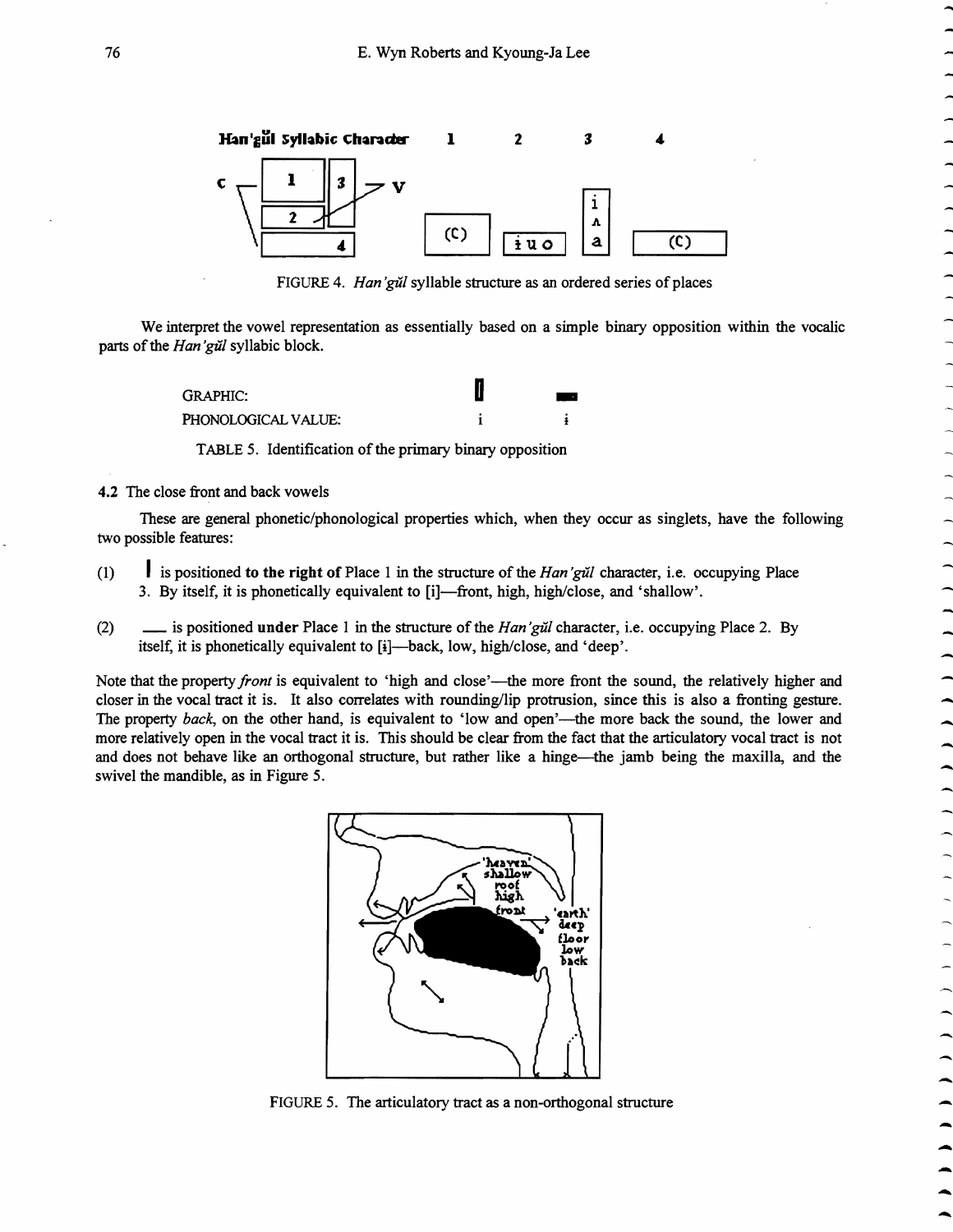#### 4.3 The back close and mid vowels

Looking at Place 2, given the  $\equiv v_s$ .  $\perp$  contrast, we may dispense with the • graphic and interpret  $\perp$  ([0]) in Place 2, as the vertical line (the basic graphic in Place 3) placed above the horizontal line (the basic graphic in Place 2)—that is, as [i] + [i]. This is interpreted as follows: (a)  $\vert$  is front/high/close; it has the effect of rounding [i]; (b)  $\equiv$  as [i], lowers  $\mid$  ([i]). The combined effect in general phonetic terms results in a back, rounded, mid vowel [o]. When  $\frac{1}{1}$  occurs below  $\frac{1}{1}$ , the two effects are the rounding of [i] and the raising or rather maintaining of the height of  $\mathsf{I}$  ([i]). The combined effect now results in a back, rounded, high vowel  $\top$ , [u]. This analysis gives a consistent graphic-to-sound analysis of the (modern) Korean vowels  $[i \text{ i } u \text{ o}]$ .

#### 4.4 The central/low vowels

The central and low vowels are  $[\Lambda]$  and  $[\alpha]$  in Place 3,  $\dagger$  and  $\dagger$  respectively. These are graphic doublets in *Han'gill, consisting of two strokes,*  $\equiv$  *and*  $\mid$ *. They are to be interpreted as follows.*  $\equiv$  *is back/low/open. Here, it* has the effect of backing and lowering  $\begin{bmatrix} 1 \end{bmatrix}$ . By virtue of  $\Delta$  being *to the left* of  $\begin{bmatrix} 1 \end{bmatrix}$ , the effect is one of  $\Delta$  lowering I . The combined effect is a back, rounded, mid central vowel  $[\lambda]$ . When  $\Delta$  occurs *to the right* of  $\Delta$ , the effect is that of lowering [i] *stUlfurther.* The combined effect is a central-to-back, low, unrounded [a]. Thus, placement of  $\perp$  to the left of  $\perp$  in Place 3 has an effect equivalent to the placement of  $\perp$  below  $\perp$  in Place 2 (relatively high vowel); the placement of  $\perp$  to the right of  $\parallel$  in Place 3 has an effect equivalent to the placement of  $\parallel$  above  $\perp$  or Place 2, *viz.* relatively lowering the vowel. This analysis now gives a consistent graphic-to-sound analysis of the (modern) Korean vowels  $[i \text{ i } u \text{ o } \land a]$ .

#### 4.5 The front mid vowels

The front mid (higher) and mid (lower) vowels are [e] and [æ] in Place 3,  $||$  and  $||$  respectively. It is assumed in this paper that there is still a phonological distinction between these two vowels. The vowels [e] and [xe] are graphic triplets in *Han'gul*, consisting of three strokes, one \_ and two  $\vert \vert$  in different sequences. As *Han'gill* triplets, they consist of a doublet and a singlet. [e] is the equivalent of  $[A]$ <sup> $\dagger$ </sup> + [i]  $\dagger$  ([Ai]), while [æ] is the equivalent of [a]  $\vert + \vert i \vert \vert$  ([ai]). The addition of  $\vert$  to the right of the doublets has the effect of fronting the vowels. This analysis is consistent with the historically and morphophonemically well-attested relation between non-high mid vowels and diphthongs. We now give a consistent graphic-to-sound analysis of the set of (modem) monophthongal Korean vowels [i i u 0 Aa e re] in Table 6:

| Place 2 | <b>Singlets</b> | <b>Doublets</b> | <b>Triplets</b> |      |
|---------|-----------------|-----------------|-----------------|------|
|         | į               | u               | yu              |      |
|         |                 | $\mathbf o$     | yo              | etc. |
| Place 3 | <b>Singlets</b> | <b>Doublets</b> | <b>Triplets</b> |      |
|         | 1               | Λ               | e<br>ye         |      |
|         |                 | a               | æ<br>yæ         |      |

TABLE 6. (Modem) Korean monophthongal vowels

## 4.6 The Korean diphthongs

In Korean there are the following diphthongs: [ye yæ yu yo ya yA] respectively /  $||$ ,  $||$ ,  $\pi$ ,  $\mu$ ,  $\vdash$ ,  $||$  in *Han'gull.* They are clearly graphic triplets in *Han'gull*, involving a doubling of the 'modifier' lines  $\Box$  or  $\Box$ . Thus, adding another  $\perp$  to [e] parallel with the one already there for [e] adds a y-glide—i.e., a raising—before it, creating the rising diphthong  $[ye]$ ; similarly for  $[ye yu yo ya y<sub>A</sub>]$ . There is a clear, consistent correlation between the patterning of the graphics and the variant context-determined phonetic properties of  $\Box$  and  $\Box$ .